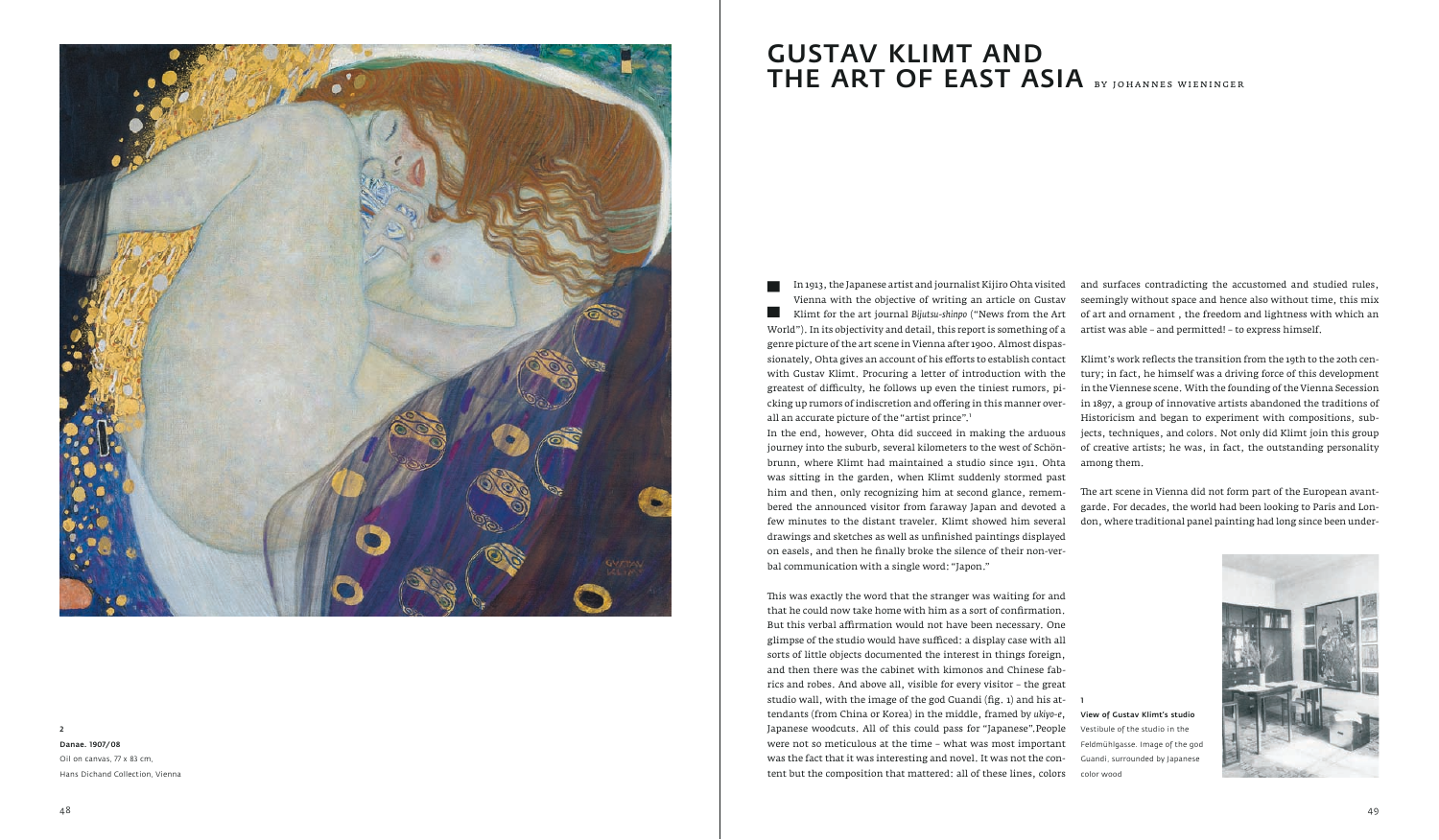Eastern art; many private people began to collect orientalia as well, decorating their dwellings with the objects.

In the search for sources of inspiration, Far Eastern art lent itself readily. Japan was the last undiscovered culture, as the Viennese architect Adolph Loos remarked ironically.² Therefore, when searching for "Japanese elements" in Gustav Klimt's oeuvre, our sights must be set on works from two creative periods: on works from the so-called "Golden Phase" 1907/08 and the Stoclet Frieze, as well as on a succession of portraits after 1912.

#### **:**Danae

This subject from ancient mythology has a long tradition in the art history of Europe, which is why Klimt's work is often, and probably justifiably, compared with the painting of the same name by the Venetian painter Titian (1485–1576). Upon regarding it more closely however, we can observe elements which are not explicable solely with reference to European painting history. The young lady is forced into a curious diagonal composition which is formed using bright and luminous surfaces – in particular, her thigh and the laburnum – as well as the dark, goldadorned veil (fig. 2). The image is lacking spatial depth: the 4 two-dimensional composition is defined by large and harmonious curvatures. The surfaces are placed next to each other – color placed next to color.

## **:**Adele Bloch-Bauer I

prints were also available for purchase in London and Paris. They were small, light, and easy to transport. With them, an entire culture could be placed in a portfolio and carried about. Katsushika Hokusai's (1760–1849) little sketch books – from *Manga* to *One Hundred Views of Mount Fuji* – generally served the function of a vademecum. In the late 1870s, these printed pictures could be purchased in the first Orient shops, and there was surely not a single artist left who did not own something from East Asia.

A year after the founding of the Vienna Secession, the exhibition hall at the edge of the Karlsplatz was opened. And two years later, 1900, the never-to-be repeated exhibition of Japanese art from the private collection of Adolf Fischer took place. Only a short time later, 1901, the Imperial and Royal Austrian Museum of Art and Industry (today's MAK) mounted a monographic exhibit of the works of Katsushika Hokusai.

The great significance attributed to Far Eastern art as a prerequisite for an artist's own creative work was evident in the Secession's 16th exhibition in the year 1903, which bore the title *Development of Impressionism in Painting and Sculpture*. Jointly with the great Impressionists of France, woodcuts by Kiyonaga, Eishi, Toyokuni, Utamaro, Hokusai and Hiroshige were also shown here. But not only public collections and exhibitions showed Far

One does not need long to discover that these seemingly unusual compositions have an – indeed not coincidental – parallel to a work of Ogata Korins (1658–1716): the two-piece screen *Red and White Plum Blossom* by Ogata Korin (figs. 3 and 3a). Here the *Red Plum Blossom* is also divided by a large curved line running through the entire picture; creating a dark surface – the course of the river – and a bright, luminous one – the golden zone with the blossoming tree. Both Klimt's *Danae* (77 x 83 cm) as well as Korin's landscape (156 x 172,2 cm) are entered into more or less square formats, and if we transfer the division of the Japanese room screen onto Klimt's picture, then we are able to see that the balance and tension of the two halves of the image, the relationship between empty space and painted area, resemble each other. Sitting elegantly in an armchair, Adele Bloch-Bauer's sumptuous robes and her body are completely dissolved in ornament. She is enveloped in a veil, which falls in broad curves from her shoulders. But this is not all: it seems to melt harmoniously into the background, which frames and accentuates her face. The figure itself is displaced from the center, the veil only interrupts the golden void in the bottom part of the left half of the picture, emphasizing once again the asymmetric composition. Gustav Klimt was obviously so fascinated by Korin's pair of screens that he now followed up with the composition of its second piece, the *White Plum Blossoms* (fig. 3a). Again, one can imagine this square picture (138 x 138 cm), divided vertically in two, and perceive just how much Klimt modeled the composition on Korin's.





### 3 and 3a

Ogata Kôrin (1658–1716), Red and White Plum Blossoms A pair of two-section partition screens, paint and gold on paper, each 156 x 172,2 cm, Japan, Edo Period, beginning of the 18th century, MOA Museum of Art, Atami

going a renewal. The cultural climate in these two centers was by far more open than in other European capitals. Paris saw itself as the cultural capital. Artists flocked here in great numbers; many new ideas were pursued here, and Paris was also the departure point for many new ideas which spread into the rest of Europe. And one of the sources of these new ideas was Japanese art, which was welcomed and received with enthusiasm in Paris.

> But there is also a great difference: Klimt mirrored Korin's composition. He most probably knew that images were read from right to left in the Far East, but that the viewing habits in Europe would cause the eye to glide from left to right. In both pictures, the bright side is to be read first: Korin attracts our attention to the blossoms, Klimt to the laburnum. One of the main characteristics of the so-called Rimpa school is the asymmetry in surprising two-dimensional composition. A balance between eccentricity and harmony resides in these usually large-scale works. There is no clash between the generous vacancy and implications of plenty; they fold into each other in curves and waves – can we not claim the same of the works of Gustav Klimt mentioned here?

> At the same time, Gustav Klimt created one of his most noted portraits, the *Golden Portrait of Adele Bloch-Bauer* (fig. 4). Of course, we already find this principle in rudimentary form in Klimt's *Portrait of Sonja Knips* from 1898 (fig. 2, page 28). This was the

Western European countries established diplomatic and economic ties with East Asian countries well before Austria-Hungary. Furthermore, an aesthetic interest in the "new art" was aroused elsewhere earlier and, in the years around and shortly after 1870, had led to a so-called "exotic Japonisme". The term "Japonisme" was coined around 1870 in Paris by Philippe Burty (1830-1890) and was used to refer to works which chiefly dealt with Japanse woodcut color prints (*ukiyo-e*). Just as everything from the Far East was termed "Indian" in the 17th century and "chinoiserie" in the 18th century, so in the 19th century, works from China and Korea were subsumed under the broad term "Japonisme" despite the fact that geographic knowledge had become more precise in the meantime.

By the time that Ando Hiroshige (1797-1858) produced his series *One Hundred Famous Views of Edo* just before his death, color woodcut



Portrait of Adele Bloch-Bauer I., 1907 Oil on canvas, 138 x 138 cm, Neue Galerie New York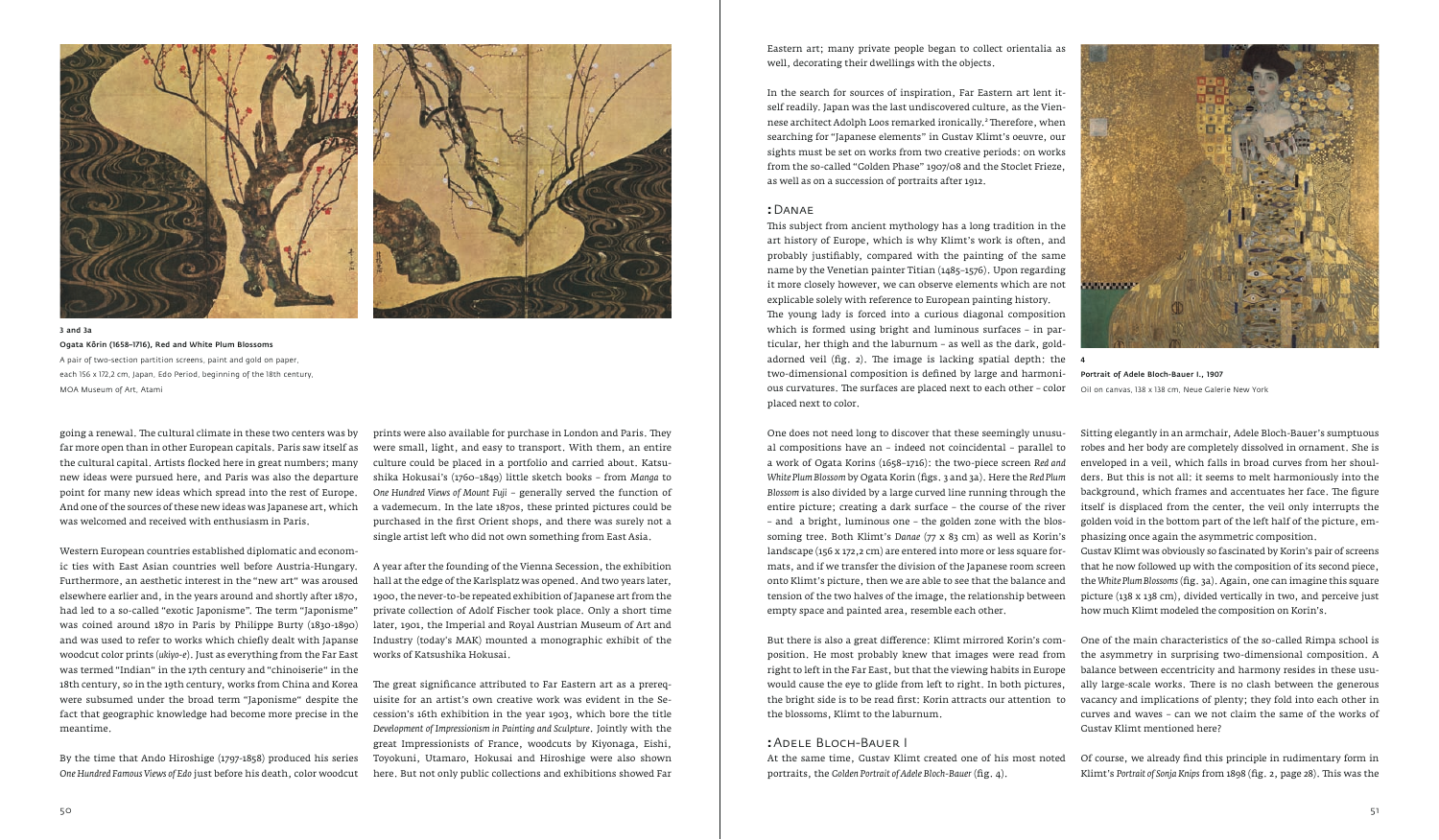from all other technical arguments, a parallel to the screen painting system of East Asia.

"his Japanese books". Which books specifically he owned is unfortunately unknown, since the library was dispersed, but one work can be cited that he was sure to have known well: *Korinha gashu – Picture Collection of the Korin School* in five volumes, which also appeared in an English language edition.<sup>3</sup>



The Stoclet Frieze: Embrace (Fulfilment), 1909–11 Mixed technique, 200 x 738 cm, Palais Stoclet, Brussels

very time in which he began to occupy himself with Japanese art, at first only in regards to motif, as we can also see in the bordure of the chalk drawing *Tragedy* from 1897. As early as 1891, the border of the portrait of the young Emilie Flöge, with cherry blossoms on a golden background, first shows Japanese motifs. If we review his portraits of seated ladies – all of them square or nearly square – we can witness a development in the direction of ornamentalization and flattening, from the portrait of Sonja Knips (1898) to the likeness of Marie Henneberg (1901/02), and the likeness of Fritza Riedler (1906) up to the portrait of Adele Bloch Bauer I.

Art history not infrequently refers to James McNeill Whistler (1834–1903) as well as to other Western European artists as "models" for Klimt's portrait painting. Such comments should not be neglected: to the contrary – they were among the first to set their sights on Japan. And it is also typical for the way Japonisme evolved in Europe. London and Paris were home to the vanguard as it were; German-speaking artists looked to the West – and discovered the East! The indirect approach led to a direct examination of the art of East Asia.

Gustav Klimt, who never visited Japan himself, had gained his knowledge on the one hand from the many collections around him, from exhibitions and also, of course, from secondary literature. Klimt himself reports that he would retire to the study of

Upon entering the dining room, the first thing one notices is the figures which correspond to each other and then, afterwards, the two rose bushes. The composition is very calm. A large tree in the center of the mosaic stretches its stylized boughs and branches over all parts of the images, its gold spirals spread across the walls, replacing the gold surfaces of the "golden epoch". This tree only serves to unify two other, larger motifs: the people – the solitary girl and, opposite, the embracing couple – and the rose bushes. The mosaic friezes are decorative, they are calm, but they are not dull – the small number of motifs provide the composition with enough tension. The idea to interrupt a quiet composition with just a few motifs again shows parallels with Rimpa art. The representation of a continuous meadow serves as a foundation for the pictures: the bushes and trees stand rootless and as if upon flowing waves. The dissolving of the bodies in surface ornament and their meld-In the *Portrait of Adele Bloch-Bauer* (fig. 4), *The Kiss* (fig. 5, page 16) and finally *The Embrace* in the Stoclet frieze (fig. 6), there is not only a rounding of individual motifs, but the Japanese origin of the patterns is only just discernible. Klimt's interest in the conception in its entirety concerned him more than the detail, which would seemingly represent a departure, but was moreover an arrival at a much more profound accord. **:**PORTRAITS – 1912 to 1916 A final group of portraits of women was produced in Klimt's new studio in Hietzing, where, as described in the opening, he received his unexpected Japanese guest, Ohta, in 1913. The latter must have been well-informed concerning Klimt's art and was duly expecting to see golden pictures, but he was, as he notes in his aforementioned essay, disappointed: "…I reported that he uses gold and silver only sparingly, and that he paints entirely differently from the way one would presume. …"

Indeed, this five-volume publication belonged to those works of the day that offered the most detailed and delicate illustrations. Not only the quality of the colors, but the reproduction of gold and silver as well are extraordinary. In addition to the color woodcuts, this work offered the chance to become acquainted with and appreciate the colors and composition of the works of the Rimpa school. During these years, Japonsime reached its summit within Klimt's oeuvre thanks to the possibility of studying directly Rimpa arts (figs. 5 and 5a) and, above all, through the works of Korin. The secondary Japonisme, which he got to know through the works of other artists, mutated by means of better sources to an independent decorative style.

> ing with each other gives us the opportunity to look back and compare the year 1902. The so-called "Beethoven Frieze" (plates 17, 17a and 18) was perhaps another conceptual formulation – public and not private, temporary, conceived as an ephemeral work for an exhibition and following a set subject matter. But, compared to the Stoclet Frieze, the execution of the "Japanese" elements is interesting. The Beethoven Frieze displays many ornamental references whose roots lie in the Far East. The often directly adopted samples were printed patterns and armorials or *katagamis*, Japanese coloring stencils, which had a strong influence on applied arts and decoration in Vienna around 1900. The driving forces were Koloman Moser and Josef Hoffmann, so that It would seem that indeed a certain change of style did take place parallel to the relocation of his studio to Hietzing. Klimt painted more openly but, at the same time, a realism remained in his portraits; the ornamental fusions and layering, as for example in the Stoclet Frieze, gave way to a unified conception of figure and background, as if he wanted to interpret the subject matter additionally through the décor. And, to this end, Japan was evidently no longer sufficient. The décor tended toward the figural. Until 1910, Klimt suffused his portraits with more dynamics by using a more or less pronounced lateral view – the subjects re-

These observations provide us with another opportunity to discuss Klimt's "golden background". To put it simply, the question is: Byzantium / Ravenna or Japan?

In Japanese interior design and decorative painting, the traditional use of gold reaches back into the 16th century. Particularly in screen painting, narrative subject matter is presented before a golden foil. Beginning in the 17th century however, the artists of the Rimpa school no longer used gold merely as a background, but also as a sort of counterbalance to the simplified depiction of landscapes. In the mosaic tradition of Byzantium/ Ravenna, gold was used as a background, in front of which the figures were portrayed. In this respect, Klimt tends to be on the Japanese side, designing the golden surfaces as part of the composition and not just as a foil. Gustav Klimt visited Ravenna in 1905 and was thus able to study the mosaics directly. This was just before his "Golden Phase", which is why it stands to reason that these personal art experiences are connected with the following period of work.

As previously discussed in relation to picture compositions, neither the one nor the other should be excluded here: the golden mosaics surely inspired Klimt to deal intensively with the complex of problems presented by "gold in the image". And in the art of Rimpa, he must have found his ideal.

#### **:**STOCLET FRIEZE – 1908 to 1911

This mosaic frieze brings fine arts and applied arts together (see fig.6). The two long mosaic friezes adorn the dining room of the Palais Stoclet, mounted across from each other on the longitudinal walls – like a matching pair of multiple-part screens. Each side has more than six parts; the rhythmization shows, apart Klimt had enough examples to make use of. Their use is, however, strictly motivistic.



5 and 5a A pair of screens

Black-and-white book illustrations after an (unknown) original by Ogata Korin, from: Hoitsu Sakai and Ohashi Shintaro, *Korin Hyakuzu: 100 paintings by Korin*, 2 vol., Tokyo, 1895